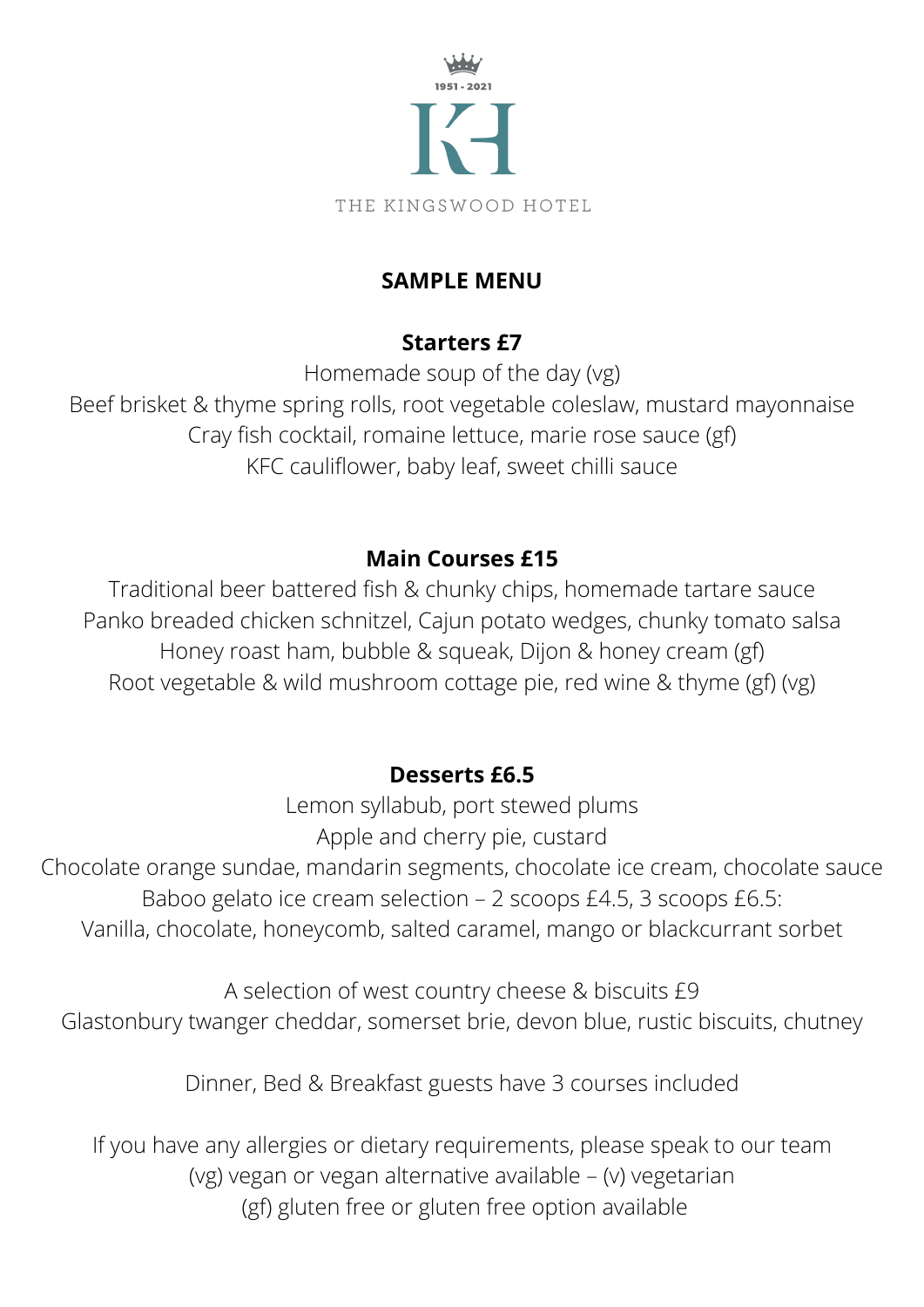

THE KINGSWOOD HOTEL

## **SAMPLE MENU**

## **Starters £7**

Homemade soup of the day (vg)

Carpaccio of heritage tomatoes, basil syrup, feta cheese, spanish olives (gf)(vg) West Country scallops, morney sauce, herb and sourdough crumb Panko breaded crispy duck bon bon, stir fried vegetables, hoisin sauce

# **Main Courses £15**

Pan seared rump steak, chimichurri, garlic mushrooms, chunky chips (gf) Grilled South Coast hake fillet, saffron & clam risotto, buttered samphire (gf) Braised venison, dauphinoise potatoes, smoked bacon & pearl onion jus (gf) Satay spinach & sweet potato curry, wild rice, naan bread (gf) (vg)

## **Desserts £6.5**

Mixed berry flan, creme patissiere, whipped cream Homemade fruit crumble, custard Coffee banoffee sundae, fresh banana, coffee ice cream, digestive crumb, toffee sauce Baboo gelato ice cream selection – 2 scoops £4.5, 3 scoops £6.5: Vanilla, chocolate, honeycomb, salted caramel, mango or blackcurrant sorbet

## **A selection of west country cheese & biscuits £9**

Glastonbury twanger cheddar, somerset brie, devon blue, rustic biscuits, chutney

Dinner, Bed & Breakfast guests have 3 courses included

If you have any allergies or dietary requirements, please speak to our team (vg) vegan or vegan alternative available – (v) vegetarian (gf) gluten free or gluten free option available